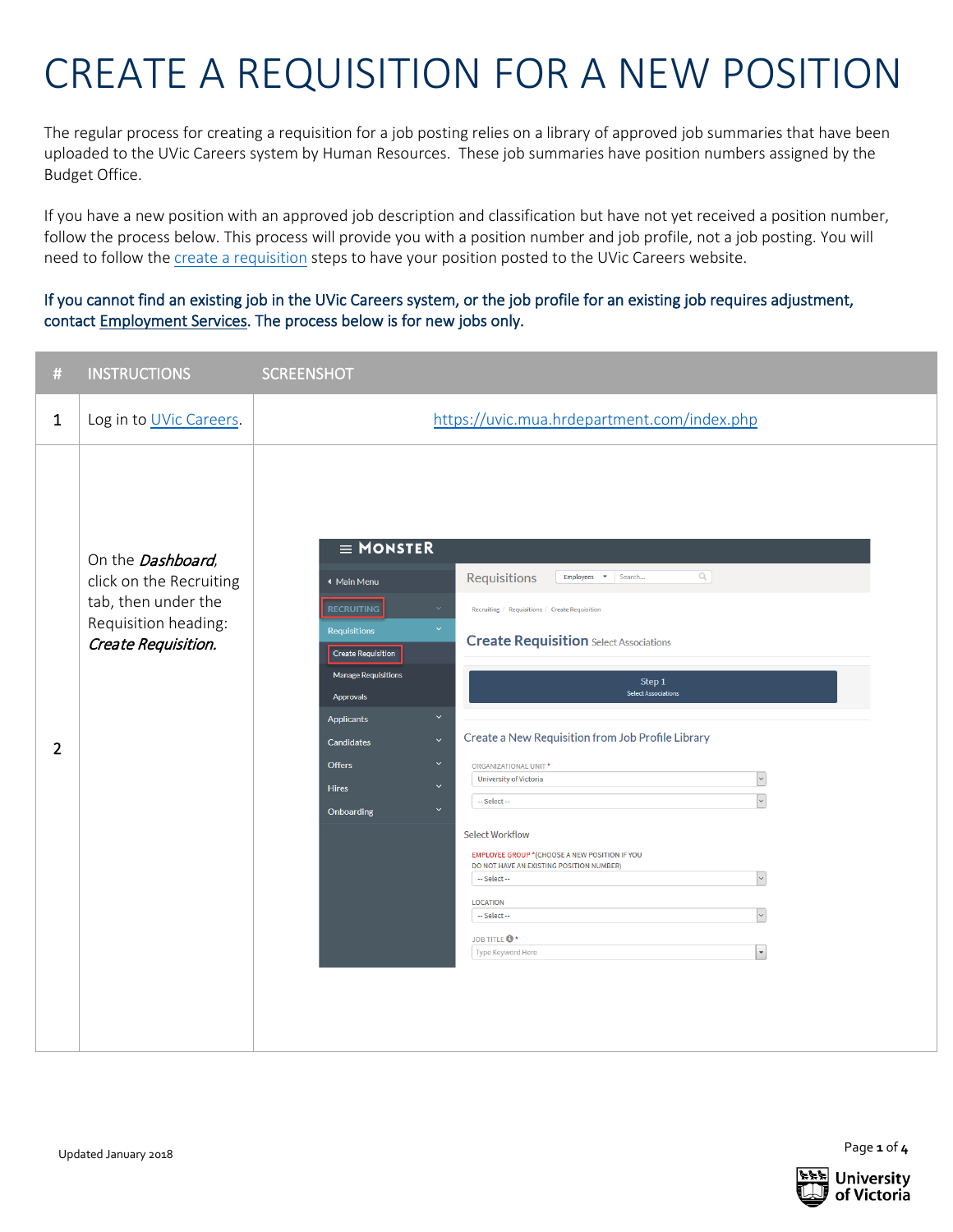| # | <b>INSTRUCTIONS</b>                                                                                                                                                                                        | <b>SCREENSHOT</b>                                                                                                                                                                                                                            |
|---|------------------------------------------------------------------------------------------------------------------------------------------------------------------------------------------------------------|----------------------------------------------------------------------------------------------------------------------------------------------------------------------------------------------------------------------------------------------|
|   |                                                                                                                                                                                                            | <b>Create Requisition Select Associations</b>                                                                                                                                                                                                |
|   | On the Select<br>Associations screen,<br>complete all required<br>(red) fields. In the<br>Employee Group field<br>choose A New Position<br>from the drop-down                                              | Step 1<br><b>Select Associations</b>                                                                                                                                                                                                         |
|   |                                                                                                                                                                                                            | Create a New Requisition from Job Profile Library<br>ORGANIZATIONAL UNIT <sup>*</sup><br>$\backsim$<br>University of Victoria                                                                                                                |
| 3 | list.                                                                                                                                                                                                      | -- Select --                                                                                                                                                                                                                                 |
|   | In the Job Titlefield,<br>choose New. Type<br>"new" into the field to<br>quickly locate it from<br>the drop-down list.                                                                                     | <b>Select Workflow</b><br><b>EMPLOYEE GROUP *</b> (CHOOSE A NEW POSITION IF YOU<br>DO NOT HAVE AN EXISTING POSITION NUMBER)<br><b>A NEW POSITION</b><br><b>LOCATION</b><br>-- Select --<br>JOB TITLE <sup>4</sup><br><b>NEW</b><br>New (New) |
| 4 | On the Define<br>Requisition screen,<br>complete all required<br>fields. Leave the Job<br>Title as 'New'. The Job<br>Summary contains<br>information on what<br>should be attached to<br>this requisition. | <b>Houseneeping</b><br>Category <b>O</b> *<br>Human Resources/Recruiting<br><b>Information Technology</b><br>Installation, Maintenance, and Repair<br>Legal                                                                                  |
|   |                                                                                                                                                                                                            | Job Summary *<br>Please upload the position job description and classification in the 'Attachment' step of the requisition creation<br>process. You will receive email notifications regarding the status of job profile creation request.   |
|   |                                                                                                                                                                                                            | <b>Organizational Unit *</b><br>University of Victoria<br>$\pmb{\mathrm{v}}$<br>VP Finance and Operations<br>$\pmb{\mathrm{v}}$                                                                                                              |
|   | The option to upload<br>attachments occurs in<br>step 6                                                                                                                                                    |                                                                                                                                                                                                                                              |



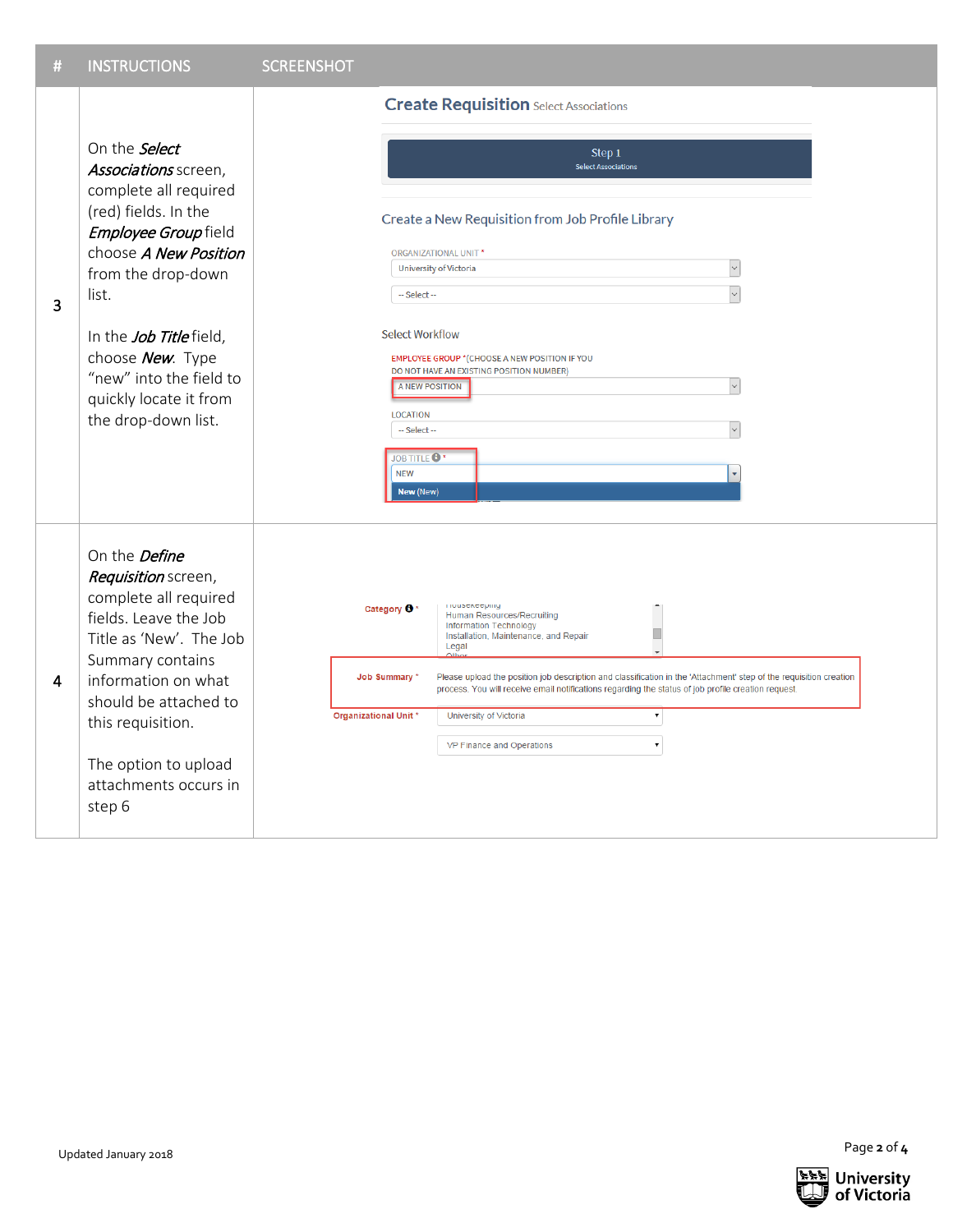| # | <b>INSTRUCTIONS</b>                                                                                                                                                                                                | <b>SCREENSHOT</b>                                                                                                                                                                                                                                                                                                                                                                                                                                                                                                                                                                                                                                                                                                                                                                                                                                                                                                       |
|---|--------------------------------------------------------------------------------------------------------------------------------------------------------------------------------------------------------------------|-------------------------------------------------------------------------------------------------------------------------------------------------------------------------------------------------------------------------------------------------------------------------------------------------------------------------------------------------------------------------------------------------------------------------------------------------------------------------------------------------------------------------------------------------------------------------------------------------------------------------------------------------------------------------------------------------------------------------------------------------------------------------------------------------------------------------------------------------------------------------------------------------------------------------|
| 5 | On the Select<br>Approver(s) and<br>Approval Order screens,<br>the only mandatory<br>approver is the Budget<br>Office.<br>Click Next                                                                               | Recruiting / Requisitions / Create Requisition<br><b>Create Requisition New - New</b><br>Step 1<br>Step 2<br>Step 3<br>Step 4<br><b>Define Requisition</b><br>Select Approver(s)<br><b>Select Associations</b><br>Approval Order<br>Select approvers from drop-down lists and add internal approver if required. Do not remove Budget Office as ar<br>Default Approvers<br>APPROVERS<br>1. $\overline{\mathbf{X}}$ Budget Office<br><b>Select Approval Chain(s)</b><br>AVAILABLE REQUISITION APPROVAL CHAINS<br>IF YOU DO NOT REQUIRE APPROVERS FOR THE OFFER<br>LETTER, CHOOSE SUBMIT/SEND OFFER BUTTON.<br>IF YOU REQUIRE APPROVAL, SELECT THE INTERNAL<br>APPROVERS LINK BELOW.<br>Ancillary<br><b>Limited/Preferential hiring</b><br>Ocean Networks/PCIC<br>Regular continuing<br>Term<br>$\blacktriangleright$ Select                                                                                              |
| 6 | On the <b>Attachments</b><br>screen, upload the<br>job description and<br>classification<br>documents provided<br>by Employment<br>Services. In the Share<br>document(s) with<br>area, check the<br>Approvers box. | Step 1<br>Step 3<br>Step 4<br>Step 5<br>Step 6<br>Step 2<br><b>Select Associations</b><br><b>Define Requisition</b><br>Select Approver(s)<br><b>Approval Order</b><br>Attachments<br>Preview<br><b>UPLOAD</b><br><b>SELECT FROM DOCUMENT LIBRARY</b><br>DOCUMENT NAME <sup>*</sup><br><b>DOCUMENT DESCRIPTION</b><br>$\circ$<br>UPLOAD DOCUMENT*<br>Browse.<br><b>SHARE DOCUMENT(S) WITH</b><br>Internal Job Seekers<br>External Job Seekers<br>Approvers<br>$\blacktriangleright$ Attach<br><b>Current Attachments</b><br><b>DOCUMENT NAME</b><br><b>DOCUMENT DESCRIPTION</b><br><b>FILE NAME</b><br><b>ADDED BY</b><br><b>SHARED WITH</b><br><b>ACTIONS</b><br>NEW-DEPT-YEAR-FOR-JD TITLE-SGX.DOC<br>NEW-DEPT-YEAR-FOR-JD TITLE-SGX<br>Kam Cheema<br>$\pmb{\times}$<br>Approvers<br>NEW-DEPT-JE-MEMO<br>NEW-DEPT-JE-MEMO.DOC<br>Kam Cheema<br>×<br>Approvers<br>Save as Draft<br>$\blacktriangleright$ Next<br>Cancel |